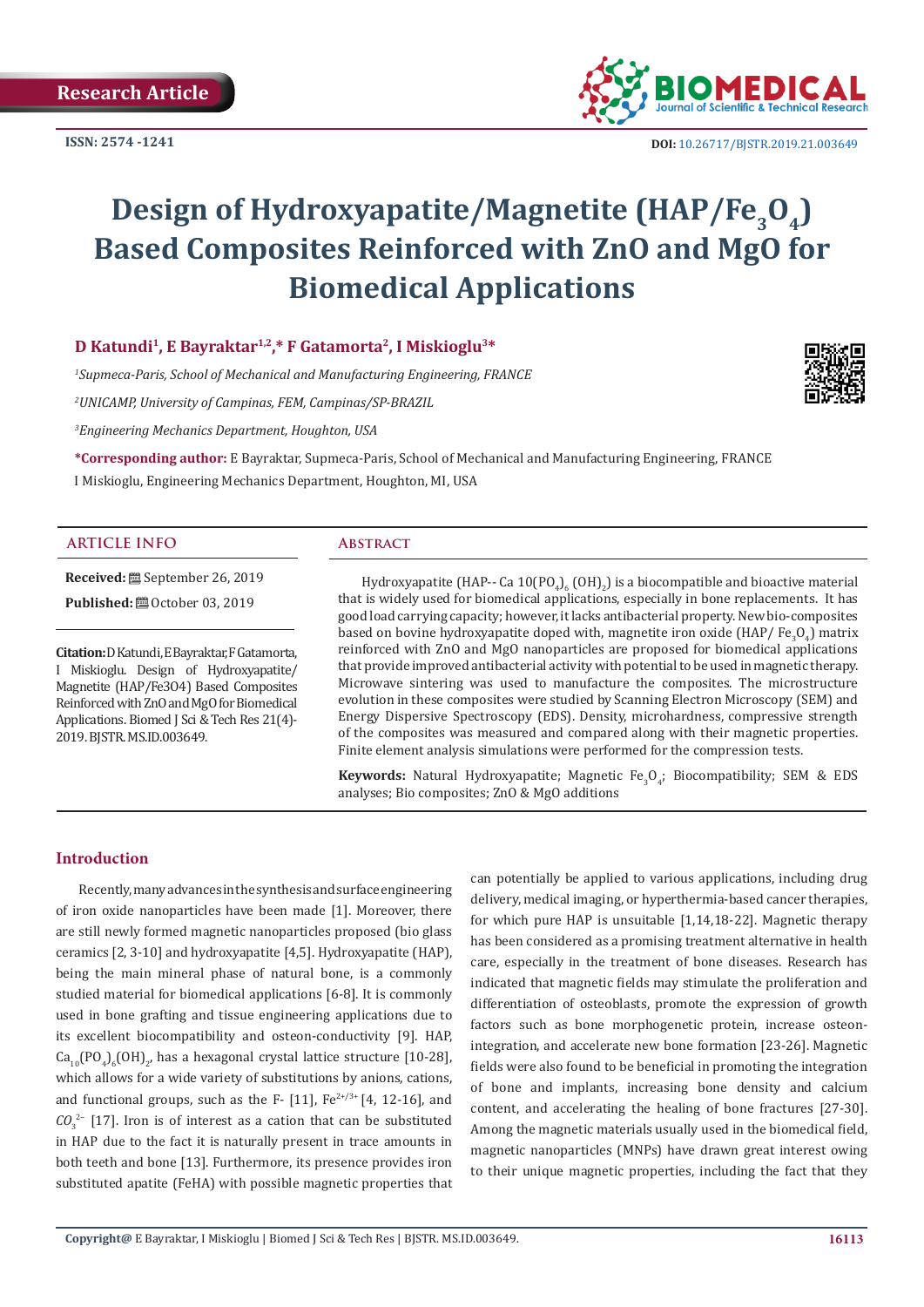become superparamagnetic at diameters of < 20 nm [31]. Although the role of iron in bone accrual has received little attention, a few studies have previously shown that iron restriction can have an inhibitory effect on the mineralization of osteoblasts in vitro and experimental evidence also suggests that there may be some positive association between iron metabolism and the in vitro proliferation of bone or non-bone cell lines [32-37]. Additionally, the implant associated infection is widely considered as a major concern in the field of biomedical applications and this has been the driving force for developing HAP-based biomaterials with antibacterial additives for possible use in prosthetic devices. In our present work, we sintered Hydroxyapatite (HAP) with different concentrations of zinc oxide micro rods (ZnO) at 1250°C to produce HAP-ZnO bio composites. In vitro antimicrobial studies were carried out to understand how ZnO addition (up to 30 wt %) to HAP leads to the improvement in bacteria static/bactericidal property and thereby reduce bacterial infection on implant surface. Some of the biomedical based research have shown that addition of ZnO also had a modest influence on fracture toughness and hardness as well as improving the antimicrobial property.

A maximum up to 1.7 MPam1/2 indentation fracture toughness and hardness of up to 6.8 GPa were measured in HAP-ZnO bio composites [38-51]. Other researches have also shown that the additions of reinforcing elements like ZnO and MgO in HAP/magnetic iron oxide composites could reduce the bacterial infections on the surface of the composites and increase their hardness which is a positive feature for different medical implants [2,10,11]. For this reason, the current work aims to present the design of new bio-composites based on bovine hydroxyapatite (BHA)/nano-magnetite iron oxide (Fe<sub>3</sub>O<sub>4</sub>) reinforced with ZnO and MgO nanoparticles. Here, in the frame of the "Bio ceramic" research project, a net shape microwave sintering procedure was used by using a few percent of paraffin to create a natural micro porous structure as an alternative to the other materials to create a porous structure. A special attention was given for the microstructural evolution with recently developed compositions to give practical significance for the application as biomaterials. Mechanical and other physical-chemical characteristics were studied in detail. The structure evolutions of these composites were observed in detail by means of Scanning Electron Microscopy (SEM) and Energy Dispersive Spectroscopy (EDS).

#### **Experimental Conditions**

#### **HAP-Materials Processing and Microwave - Sintering**

Natural HAP was obtained from calcinated fresh - young bovine bones (femurs) by following the method developed at SUPMECA/ LISMMA-Paris [2,10]. The femurs were undergone deproteinization with NaOH treatment. After repeated washing, they were heat treated at 850°C. The treated HAP powder (particle sizes of 1-2μm) was the mixed with other constituents as described in Sec 2.2. In this work, microwave sintering process has been carried out for the manufacturing of the bio-composite materials details of which were given in earlier papers [2,10,11]. The application of microwave energy to the processing of various materials such as ceramics, metals and composites offers several advantages over conventional heating methods. Microwave heating results in lower energy costs and decreased processing times for many industrial processes. These advantages include unique microstructure and properties, improved product yield, energy savings, reduction in manufacturing cost and synthesis of new materials.

In order to compare the microstructural evolution of microwave sintered composites to the ones manufactured by conventional sintering, some specimens were sintered in an electrical - conventional furnace (High Temperature Furnace. In this project, the primary aim, however, is to use a house type microwave oven under laboratory conditions. For this reason, a house type (2.45 GHz) microwave oven was modified to be used in the manufacturing process. A special thermocouple, insulated for the microwaves, was installed to monitor the temperature during production. The accuracy of temperature measurement with this device was determined to be within -10°C of the temperature measured. The thermocouples were placed inside the alumina ceramic crucible, 2-3 mm away from the specimens. Compared to the conventional sintering, there was a slight increase in density of the specimens manufactured with microwave sintering. Since the microwave sintering took much shorter time, densification rate in the microwave sintering process may be considered to be higher than in the conventional sintering. Effective sintering time for these samples was chosen as 30 minutes.

# **Specimen Design and Other Experimental Design**

The compact geometry was prepared based on the matrix natural HAP + 20wt% magnetic iron oxide  ${\rm (Fe}_3O_4)$  reinforced with different percentages of nano MgO and ZnO (received from VWR-France). At the beginning of the process, a pre-treatment of doping of iron oxide was made with the reinforcements for surface activation and for increasing of homogeneous distribution of the reinforcements in the matrix. For this treatment, a very simple process has been carried out: pre-mixing and pre-heating of the magnetic iron oxide (Fe<sub>3</sub>O<sub>4</sub>) with the reinforcement at 100-150°C followed by surface activation with hydrogen peroxide during the mixture at this temperature. Then, the blended powders were homogenized by ball milling for two hours, then compacted by uniaxial cold isostatic pressing at a pressure of 300 MPa, intending to produce an initial green density ranging 85-90%. Cylindrical test specimens were prepared (Height=11mm, Diameter=11mm) according to the British Standards-BS 7253, In the second stage, micro hardness and quasi static compression tests were performed on the sintered samples to study the influence of microstructure and phase composition on the micro-mechanical behavior of the manufactured composites. For microstructural surface analysis acetic and lactic acids were used to etch the surfaces. Microstructure was evaluated by SEM and chemical analysis by "EDS" analysis.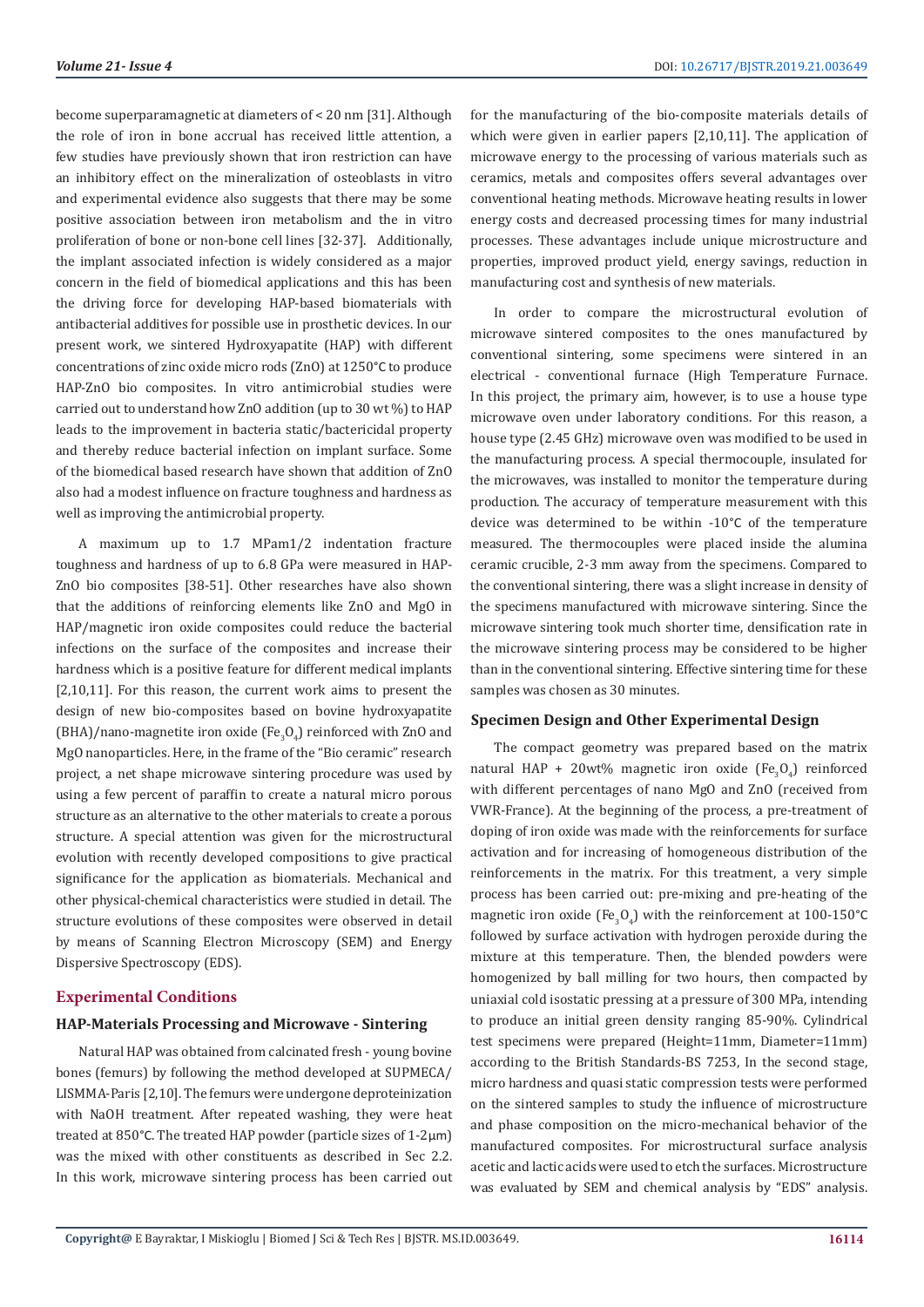Fracture surfaces of the specimens after the compression tests were also evaluated by SEM. Magnetic measurements were carried out by the physical-chemistry research laboratory in Paris. Two test specimens were used for each composite determine the magnetic saturation values. The results for the different composites were compared to each other. Experimental results were used to create a simple Finite Element (FEM) analysis model to study the behavior of the bio ceramic materials during deformation.

#### **Results and Discussions**

# **Microstructural Evaluation**

General compositions of the HAP based bio composites are given in the Table 1. In the frame of the common research project, only three composites were presented here. Basically, HAP was doped with pure magnetic  $Fe_{3}O_{4}$  after those secondary reinforcements were added as explained in the former section. HAP has a hexagonal structure with lattice parameters  $a = 0.942$  nm and  $c = 0.687$  nm. The ideal formula of HAP is given as  $\text{Ca}_{10}\text{(PO}_4\text{)}_6\text{(OH)}_2$ . The atomic structure of HAP and its projection along the "c" axis are shown in Figure 1. Also, Figure 1c shows the average grain size measured of this mixture which varies from 1 to 5µm. This structure verifies that the microwave sintering is a viable manufacturing method with lower energy costs and shorter processing times for these materials. Figure 2 shows the microstructures of natural HAP + 20% magnetic iron oxide (Fe<sub>3</sub>O<sub>4</sub>) reinforced with different percentages of nano ZnO (10%) and MgO (10%) taken from the SEM image with "EDS" analysis that was distributed homogeneously in the structure for three compositions prepared here.



**Figure 1:**

- a) Atomic structure of HAP,
- b) Its projection along the c axis [38, 39] and HAP powders after 2 hours of milling used in this work



Figure 2: Microstructures of three composites obtained after sintering (1200°C, 2 hours), for HAP-1, HAP-2 and HAP-3, respectively.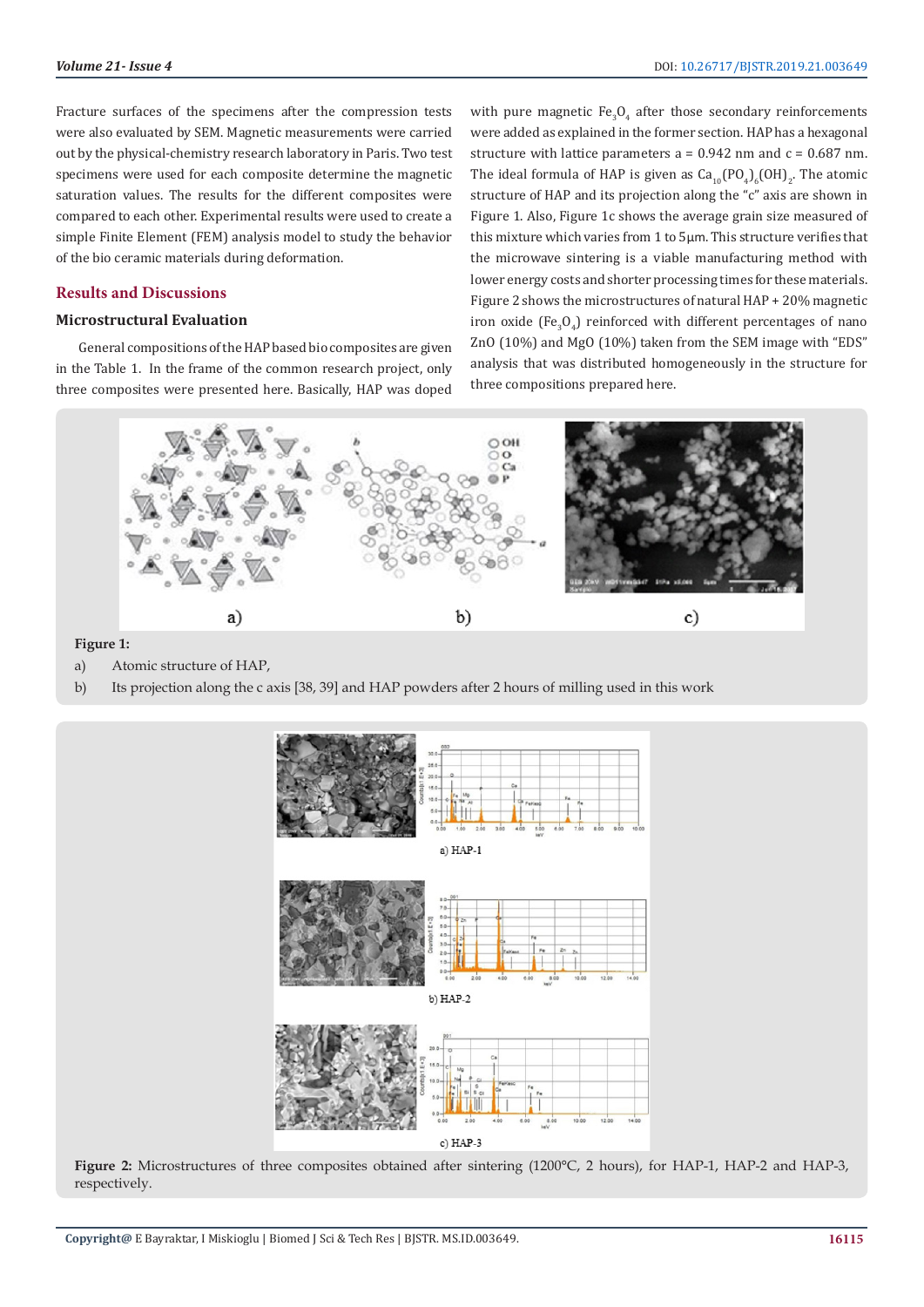**Table 1:** Weight percentage of the particles added as reinforcement to the HAP-matrix.

| Composite | <b>HAP</b> | Fe <sub>3</sub> O <sub>2</sub> | Zn <sub>O</sub> | <b>MgO</b> | <b>BN</b> | <b>PVA</b> |
|-----------|------------|--------------------------------|-----------------|------------|-----------|------------|
| HAP-1     |            | 20                             |                 |            |           |            |
| $HAP-2$   |            | 20                             | ΙU              |            |           |            |
| HAP-3     |            | 20                             |                 | 10         |           |            |

# **Mechanical – Physical Behavior; Density, Microhardness and Compression Tests**

A main idea in the improvement of the mechanical and physical properties of the implant materials is their mechanical strength. Bio ceramics should have strength similar to bone tissue that also exhibit a good fatigue and fracture toughness under both static and dynamic forces. In the literature, the modulus of elasticity of the bone varies from 0.005 to 0.5 GPa, depending on its position and its age [38-42]. Simultaneously, the elastic modulus of certain ceramics for medical applications is around 380 GPa. Again, it is known that the resultant stress gradient may be the origin of the fracture along the bone implant interface [38]. Finally, it is not good idea to use very hard implant materials that can increase the rate of bone wear. In the frame of this present work, all the density measurements of the specimens were carried out by using Archimedes method. These values varied between  $1.79 \pm 0.15$  g/cm<sup>3</sup> for HAP-1 and  $2.05 \pm 0.25$  g/cm<sup>3</sup> for HAP-2 and  $2.19 \pm 0.30$  g/cm<sup>3</sup> for HAP-3 respectively. Again, microhardness tests results measured on the 3 specimens for each composite were found as 95 ± 0,25 HVN for HAP-1 and 225 ± 0,12 HVN for HAP-2 and finally 321 ± 0,18 HVN for HAP-3 respectively. Quasi-static compression test was performed on 4-5 specimens for each composition with a servo-hydraulic MTS Universal test system (model: 5500R) at an initial rate of 10 mm/ min and second rate of 5 mm/min. Maximum load endpoint was 5000N. Quasi-static compression test results have been shown in the Figure 3. As shown in the Figure 3, the third series (HAP-3) have shown a little bit higher strength but is more ductile then the two others (HAP-1 and HAP-2). Fracture surfaces of these three composites are shown in Figure 4. All of these pictures justify that microwave sintering give a good solution. A good cohesion in each structure is observed on the broken specimens. Influence of MgO on the fracture behavior is considerable which was also given in the literature [2,10,38,39,43];



**Figure 3:** Static compression test results for three composites developed in this work, HAP-1, HAP-2 and HAP-3 respectively.

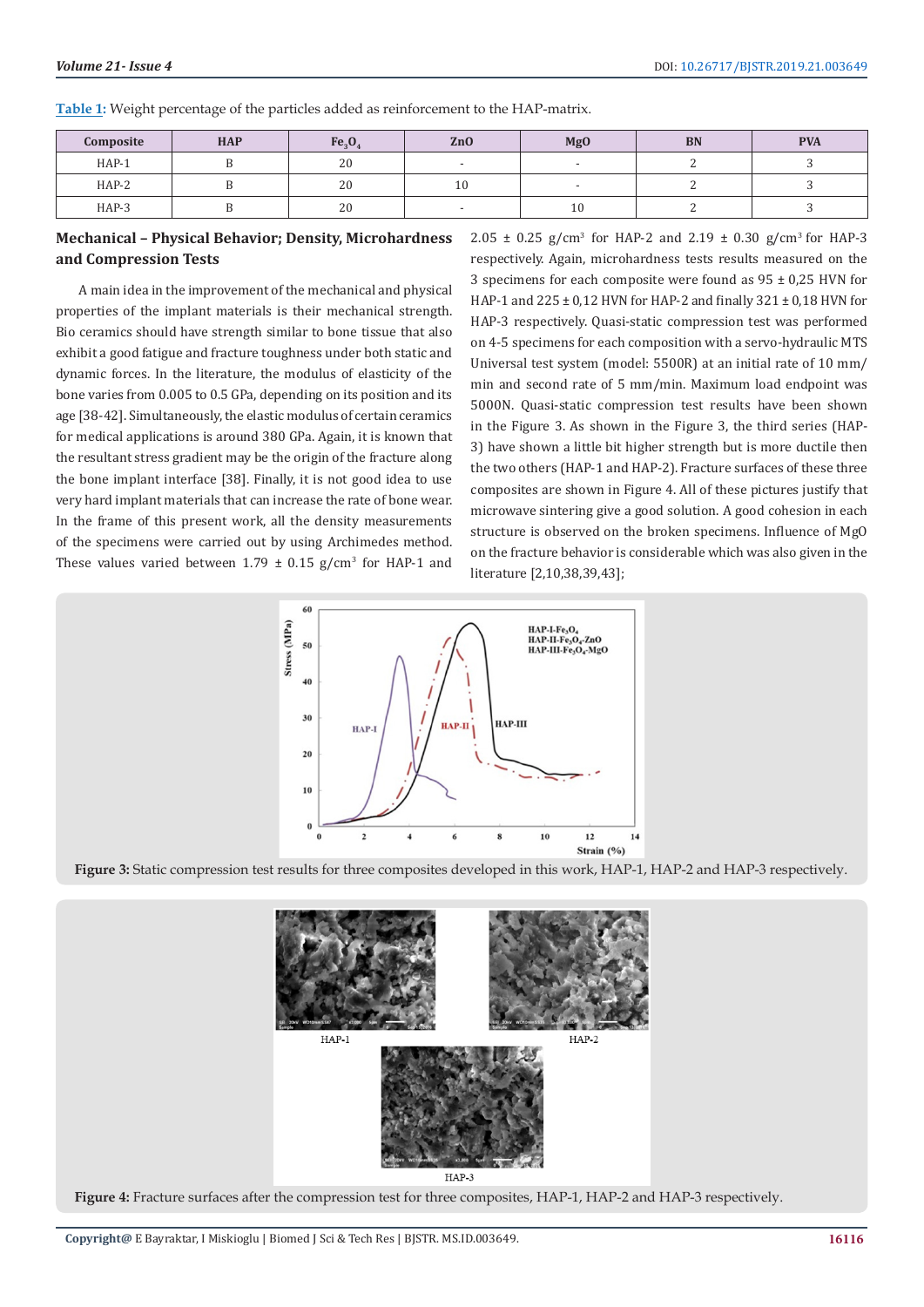# **Evaluation of magnetic properties for HAP-1, HAP-2 and HAP-3**

Magnetic measurements have been carried out by the physicalchemistry research laboratory in Paris. Two test specimens were used for each composite and evaluated for finding the magnetic saturation values (Figure 5) and compared certain parameters and summarized in the Table 2. As well known, magnetic properties of the composite structures can be improved with small grain size distribution well in the matrix especially in the nanoscale [2,10,17,21,23,42-55]. As indicated in the former papers [2,10,11,17,21,23,38,39,42-55], a basic and important parameter in the characterization of the magnetic materials is the power loss; this kind of power gives a measure of the energy density available in the material for a specific application. Magnetic measurements

of the  $Fe_{3}O_{4}/HAP$  based composites have shown very similar quasi superparamagnetic behavior; they give magnetic saturation between 7.87 and 8.66 emu/g. As known well that the magnetic coercivity (coercivity force) measures the ability of a ferromagnetic material to withstand an external magnetic field without becoming demagnetized. This value measured for three composites here is variable between 0, 05 to 0.07 kA/m (Oe). For this reason, these values measured here is very efficient for biomedical applications of these composites. It seems that all of the three composites very similar value of  $M_{\rm s}$  to be maximized as much as possible to confirm a better response under the application of the pieces. These results should be considered as the indicative values for three composites and other measurements for these composites are going on in the frame of the research project.



**Figure 5:** Magnetic properties; magnetic saturation curve for the composite of HAP-I-II and III.

| Table 2: Hysteresis parameters of the HAP based bio composites. |  |  |
|-----------------------------------------------------------------|--|--|
|                                                                 |  |  |

| <b>Sample</b> | Ms (emu/g)     | Hc(G)           |
|---------------|----------------|-----------------|
| $HAP-1$       | $9,31\pm0.03$  | $0.07 \pm 0.08$ |
| $HAP-2$       | $10,03\pm0,05$ | $0.05 \pm 0.09$ |
| $HAP-3$       | $7,16\pm0.18$  | $0.07 \pm 0.09$ |

# **Finite Element Simulation of the Microstructure of HAP Based Composites**

The idealized microstructure considered in this work consists of a random arrangement of cylindrical inclusions embedded in a continuous HAP bio composite matrix (HAP+Fe<sub>3</sub>O<sub>4</sub>). The volume fraction of the reinforcements is varied from 5%, 10% to 20% and the micro-macro transition schemes are evaluated in many cases. However, when the volume fraction increases, nearby the reinforcements start to interact and this can influence the overall mechanical behavior. The distributions of the reinforcements in the matrix were considered randomly and as equal shape and they

were aligned in similar way. The Representative Volume Element (RVE) microstructure is periodic along the 3 directions, permitting us to put on periodic boundary conditions to the external faces of the specimens. The positioning of the reinforcements is controlled by the practical limitation of producing a suitable FE mesh. A simple condition is useful to the minimal distance between each inclusion surface and the external faces of the specimen. The volume of one particular cell for the reinforcements is less than 1mm<sup>3</sup> .

In the same way, the representative cells are also meshed with quadratic tetrahedral. FE simulations are achieved using ABAQUS (2008-Supmeca-Paris) and the whole volume is meshed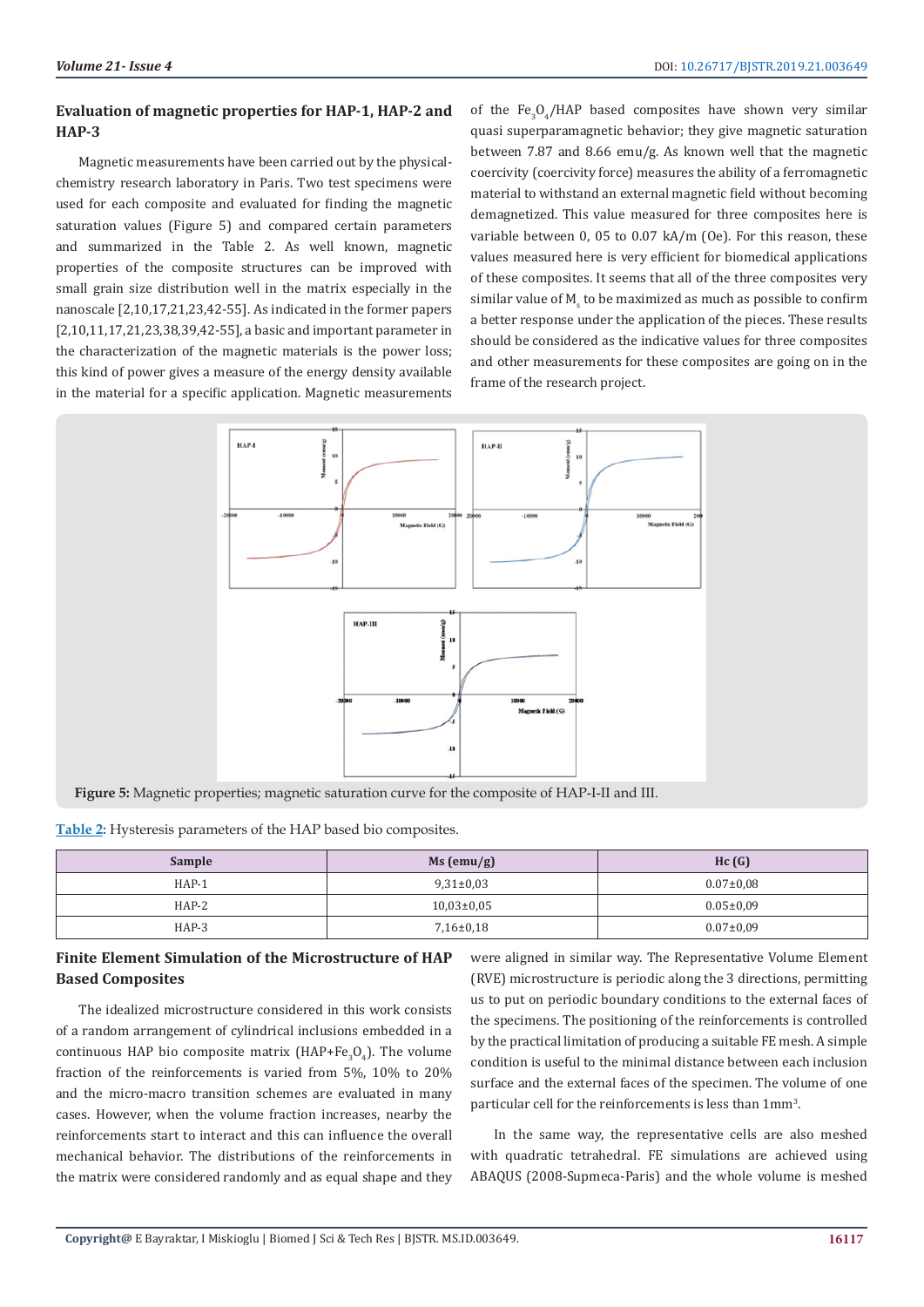using 4-node C3D4 tetrahedral in ABAQUS), allowing us to improved detention the strain gradients in the matrix. After that, the prediction was efficiently compared to those obtained with finer meshes. It means that comparison of active response is made to the regular response of the reinforcement. Figure 6 indicates typical meshes formation generated for a composite with various percentages of the reinforcements and variable geometry of specimens that were used in this work. Evidently, the macroscopic stress predicted by the FE analysis is computed from an average volume of the stress tensor given at each integration point over the

RVE of domain "i". The same method was applied as have been done in the former papers of the authors [2,10]: As for the procedure of numerical part, it is intended to calculate the macroscopic stresses and strains using a homogenization procedure of the numerical part. This procedure simply consists on defining the deformation state at each integration point, in the FE model, as well as the present matrix average state that depends on the corresponding state at the previous step time, etc. As known, a simple FE analysis proposed here affords an alternative approach for approximating of the material properties.



**Figure 6:** Schematic of experimental setup and position of the composite in FEM (HAP+Fe<sub>3</sub>O<sub>4</sub> additionally reinforced with MgO and ZnO).

A simple FE model is proposed here for the heterogeneous trial in which the material parameters are considered as variable. The simulation is then accomplished, and results can be compared to data obtained from comparable experimental results. The agreement between the model predictions and the data is quantified and judged to be adequate or not. If the settlement is not satisfactory, the parameter values can be updated after that a new FE model can be produced and run. At the final stage, the process carries on until obtaining satisfactory results. This simple method constructed here can give understandable and comparable predictions regarding to the experimental results. Additionally, boundary conditions considered here for the material properties should be arranged: it means that a simple boundary condition is  $U_{x'}$ ,  $U_{y'}$ ,  $U_{z}$  = 0 at the bottom border and also, a negative displacement load  $U_{y}$  in y-direction was imposed at the upper face of the specimen to make through the rigid plate indenter (see Figure 5 for experimental setup and the position of the HAP and reinforcement in the FEM for these composites). A static step with small step time is used to assess the gradual evolution of stresses and strains in the basics model; here, the corresponding reaction force is calculated and used to supply the maximum load.

Certain mechanical properties of the composites designed in the present work are then predicted from the reinforcement properties. Hydroxyapatite (HAP) bio composite ceramics reinforced basically with magnetic iron oxide (Fe $_{3}$ O $_{4}$ ), and secondly added reinforcements are pure pulverized MgO and ZnO powders respectively. The reinforcement materials are assumed to be linearly elastic with elastic modulus. Ep =359 GPa with a density of  $p = 5.12$  g/cm<sup>3</sup> and poison's ratio v=0.12 for fine magnetic iron oxide (Fe<sub>3</sub>O<sub>4</sub>) as a main part of the matrix. Again, Ep =330 GPa with a density of  $\rho = 3.56$  g/cm<sup>3</sup> and poison's ratio  $v=0.35$  for pure MgO and Ep =120 GPa with a density of  $\rho = 5.6$  g/cm<sup>3</sup> and poison's ratio υ=0.34 for pure ZnO. As a basic data considered for the model designed in the present work. The FE solution used to simulate multiple-phase composites consisting of an elastic-plastic matrix reinforced by linear elastic inclusions. Uniaxial compressive loading is successively applied to the multi particle cells embedded in the HAP matrix. The average of the macroscopic strain over a RVE computed at each time step provides the loading history for the corresponding FE models.

 Average equivalent stress in the inclusions of multiplephase composite materials is determined for different volume fractions of the reinforcing phase. With multiple reinforcements, FE predictions (FE with 25-30% volume fraction) correspond to a uniaxial compression test. The predictions of the compressive results were compared with experimental compression test results by using of deformation and maximum stress values (Table 3). The average volume fractions for the reinforcements were indicated in the same table. For the sake of simplicity, only compressive test results were considered by using a rigid plate. As for these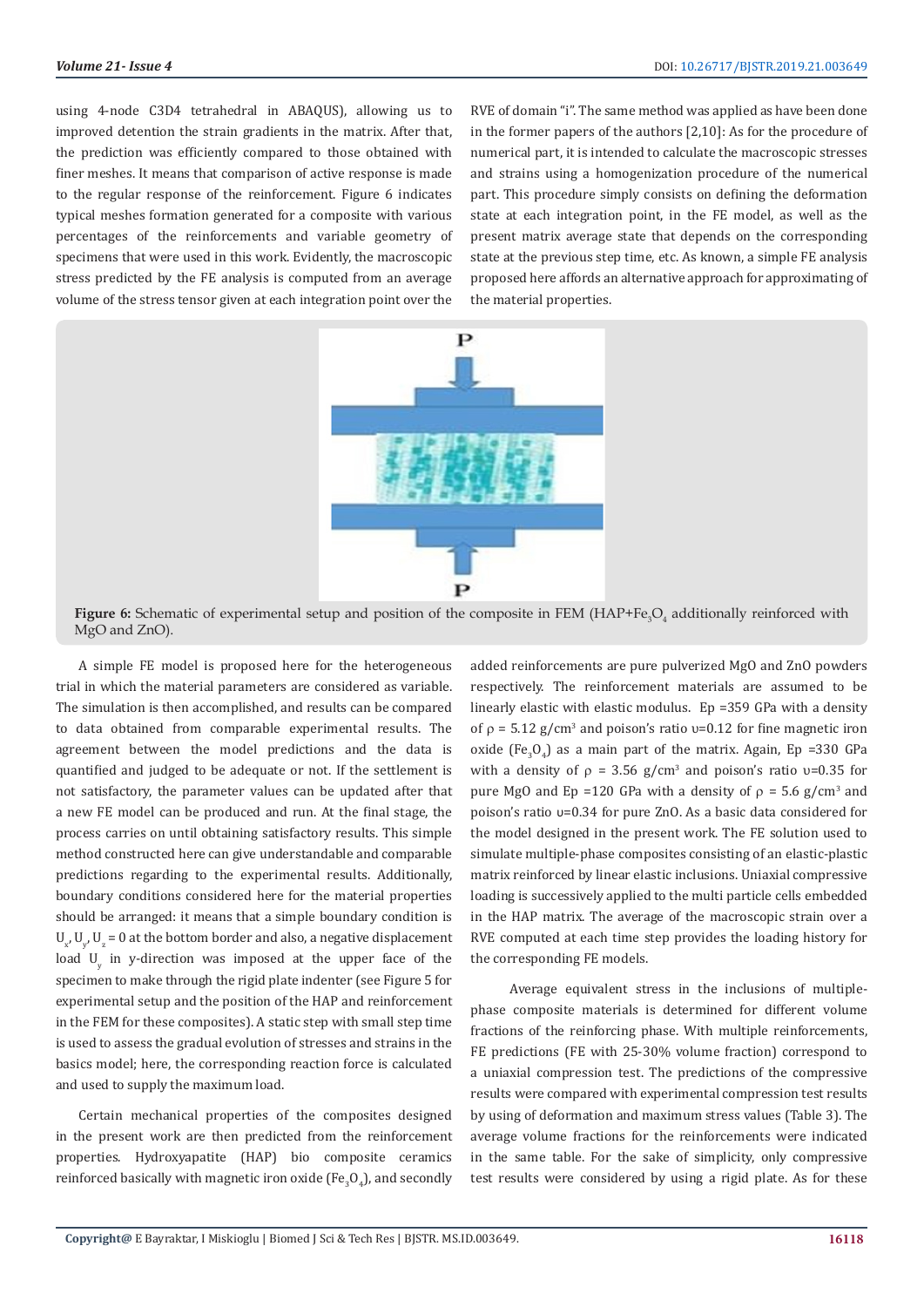**Volume 21- Issue 4** DOI: [10.26717/BJSTR.2019.21.003649](http://dx.doi.org/10.26717/BJSTR.2019.21.003649)

comparisons, numerical values were found higher than those of experimental. Naturally, experimental conditions in laboratory scale are influenced with many artificial reasons occurred during the test. Position, porosity, geometry of the specimen and other environmental conditions can influence these results whereas numerical results obtained by a simple FE model here give the results considered for ideal perfect specimens. It should be more precious experimental work. These results give a practical solution and give idea for industrial applications of these biomaterials. For this reason, these results should be accepted as indicative results as a helpful tool for manufacturing of new design of bio composites.

**Table 3:** Comparison of maximum experimental and numerical stress values (MPa) for three different compositions.

| Composite | <b>Experimental values</b><br><b>Max Stress (MPa)</b> | <b>Numerical values</b><br><b>Max Stress (MPa)</b> |
|-----------|-------------------------------------------------------|----------------------------------------------------|
| $HAP-1$   | 47.1                                                  | 54                                                 |
| $HAP-2$   | 52.2                                                  | 58                                                 |
| $HAP-3$   | 55.6                                                  | 62                                                 |

#### **Conclusion**

A basic idea in this work is centralized in the improvement of the mechanical and physical properties of the bio composites used as implant materials. For this reason, new designs of HAP based bio composites were developed by using a microwave sintering. As is well known, the addition of reinforcing elements such as ZnO and MgO in HAP/magnetic iron oxide composites could reduce the bacterial infections on the surface of the composites and increase their hardness and strength which is a positive feature for different medical implants. In the present work, the results obtained with the ZnO and MgO reinforcements should be considered as indicative values and can help for the manufacturing of these types of bio composites. As for FEM solution, the reaction of the reinforcements (considered as inclusions here) in the HAP matrix can be predicted based on the solution of the reinforcement in a finite medium having the properties of the matrix. Here only a simple FEM allowing heterogeneous field was proposed to solve an equivalent inclusion problem. Macroscopic deformation histories corresponding to the non-monotonic uniaxial and the plane strain compression were consecutively considered. Here, a simple prediction has made by using a simple FEM Naturally, development of HAP bio composites needs more investigations to attempt a high accuracy between experimental results and their equivalent FE predictions.

#### **Acknowledgment**

The authors acknowledge for the financial support for this research given by Supmeca/Paris-FR and UNICAMP/FEM-Campinas/SP-BR.

#### **References**

1. [Gupta AK, M Gupta \(2005\) Synthesis and surface engineering of iron](https://www.ncbi.nlm.nih.gov/pubmed/15626447)  [oxide nanoparticles for biomedical applications. Biomaterials 26\(18\):](https://www.ncbi.nlm.nih.gov/pubmed/15626447)  [3995-4021.](https://www.ncbi.nlm.nih.gov/pubmed/15626447)

- 2. [D Katundi, F Ayari, E Bayraktar, A Tosun Bayraktar \(2011\) Experimental](https://link.springer.com/chapter/10.1007/978-1-4614-0222-0_3) [and Finite Element Analysis \(FEM\) of Bio ceramics. Experimental and](https://link.springer.com/chapter/10.1007/978-1-4614-0222-0_3) [Applied Mechanics 6: 13-20.](https://link.springer.com/chapter/10.1007/978-1-4614-0222-0_3)
- 3. [Min Hua Chen, Chung King Hsu, Feng Huei Lin, Leszek Stobinski, J Peszke](https://www.semanticscholar.org/paper/Folic-Acid-Immobilized-Ferrimagnetic-DP-Bioglass-to-Chen-Hsu/732f7c4db407e73be3224d04e2710ed41214f48f) [\(2006\) Folic Acid Immobilized Ferrimagnetic DP-Bioglass to Target](https://www.semanticscholar.org/paper/Folic-Acid-Immobilized-Ferrimagnetic-DP-Bioglass-to-Chen-Hsu/732f7c4db407e73be3224d04e2710ed41214f48f) [Tumor Cell for Cancer Hyperthermia Treatment. Advances in Science](https://www.semanticscholar.org/paper/Folic-Acid-Immobilized-Ferrimagnetic-DP-Bioglass-to-Chen-Hsu/732f7c4db407e73be3224d04e2710ed41214f48f) [and Technology 53: 50-57.](https://www.semanticscholar.org/paper/Folic-Acid-Immobilized-Ferrimagnetic-DP-Bioglass-to-Chen-Hsu/732f7c4db407e73be3224d04e2710ed41214f48f)
- 4. [His Chin W, W Tzu Wei, S Jui Sheng, W Wen Hsi, L Feng Huei \(2007\) A novel](https://iopscience.iop.org/article/10.1088/0957-4484/18/16/165601/meta) [bio magnetic nanoparticle based on hydroxyapatite. Nanotechnology](https://iopscience.iop.org/article/10.1088/0957-4484/18/16/165601/meta) [18\(16\): 165601.](https://iopscience.iop.org/article/10.1088/0957-4484/18/16/165601/meta)
- 5. [Hou CH, SM Hou, YS Hsueh, J Lin, HC Wu, FH Lin \(2009\) The](https://www.ncbi.nlm.nih.gov/pubmed/19446329) *in vivo* [performance of biomagnetic hydroxyapatite nanoparticles in cancer](https://www.ncbi.nlm.nih.gov/pubmed/19446329) [hyperthermia therapy. Biomaterials 30\(23-24\): 3956-3960.](https://www.ncbi.nlm.nih.gov/pubmed/19446329)
- 6. Martini FH (2006) Fundamentals of Anatomy & Physiology. In: Martini FH (Eds.), (7<sup>th</sup> Edn.), San Francisco: Benjamin Cummings.
- 7. Weiner S, H Wagner (1998) THE MATERIAL BONE: Structure-Mechanical Function Relations. Annual Review of Materials Science 28(1): 271-298.
- 8. [Park JB, JD Bronzino \(2003\) Biomaterials: Principles and Applications.](https://www.crcpress.com/Biomaterials-Principles-and-Applications/Park-Bronzino/p/book/9780849314919) [CRC Press: Boca Raton pp. 250.](https://www.crcpress.com/Biomaterials-Principles-and-Applications/Park-Bronzino/p/book/9780849314919)
- 9. Elliott JC (1994) Preface, in Studies in Inorganic Chemistry. In: JC Elliott (Eds.), Elsevier. p. v-vii.
- 10. [D Katundi, F Ayari, E Bayraktar \(2011\) Design of Natural Hydroxyapatite](https://aip.scitation.org/doi/10.1063/1.3552447) [as bio-composite ceramics \(HAP\): Experimental and Numerical Study,](https://aip.scitation.org/doi/10.1063/1.3552447) [AIP Conference Proceedings 1315, 235.](https://aip.scitation.org/doi/10.1063/1.3552447)
- 11. [Pawlak Z, Pai R, Bayraktar E, Kaldonski T, Oloyede A \(2008\) Lamellar](https://www.ncbi.nlm.nih.gov/pubmed/18721855) [lubrication in vivo and vitro: friction testing of hexagonal boron nitride.](https://www.ncbi.nlm.nih.gov/pubmed/18721855) [Bio Systems 94\(3\): 202-208.](https://www.ncbi.nlm.nih.gov/pubmed/18721855)
- 12. [Jiang M, J Terra, AM Rossi, MA Morales, EMB Saitovitch \(2002\) Fe2+/](http://adsabs.harvard.edu/abs/2002PhRvB..66v4107J) [Fe3+ substitution in hydroxyapatite: Theory and experiment. Phys Rev](http://adsabs.harvard.edu/abs/2002PhRvB..66v4107J) [B p. 66.](http://adsabs.harvard.edu/abs/2002PhRvB..66v4107J)
- 13. [Kay MI, RA Young, AS Posner \(1964\) Crystal Structure of Hydroxyapatite.](https://www.nature.com/articles/2041050a0) [Nature 204\(4963\): 1050-1052.](https://www.nature.com/articles/2041050a0)
- 14. [Morrissey R, LM Rodríguez Lorenzo, KA Gross \(2005\) Influence of](https://www.ncbi.nlm.nih.gov/pubmed/15875246) [ferrous iron incorporation on the structure of hydroxyapatite. Journal of](https://www.ncbi.nlm.nih.gov/pubmed/15875246) [Materials Science: Materials in Medicine 16\(5\): 387-392.](https://www.ncbi.nlm.nih.gov/pubmed/15875246)
- 15. Gross KA, R Jackson, JD Cashion, LM Rodriguez Lorenzo (2002) Iron substituted apatites: A resorbable biomaterial with potential magnetic properties in 4th International Conference on the Scientific and Clinical Applications of Magnetic Carriers, M Alini et al. (Eds.), Swiss Society for Biomaterials: Switzerland 114-117.
- 16. [Prakash KH, R Kumar, CP Ooi, T Sritharan, P Cheang \(2006\) Wet-chemical](https://www.researchgate.net/publication/43499066_Wet-chemical_Synthesis_and_Magnetic_Property_Studies_of_FeIII_Ion_Substituted_Hydroxyapatite) [synthesis and magnetic property studies of Fe\(III\) ion substituted](https://www.researchgate.net/publication/43499066_Wet-chemical_Synthesis_and_Magnetic_Property_Studies_of_FeIII_Ion_Substituted_Hydroxyapatite) [hydroxyapatite. Molecular and Cellular Biomechanics 3\(4\): 177-178.](https://www.researchgate.net/publication/43499066_Wet-chemical_Synthesis_and_Magnetic_Property_Studies_of_FeIII_Ion_Substituted_Hydroxyapatite)
- 17. [Cazalbou S, D Eichert, X Ranz, C Drouet, C Combes, MF Harmand, C Rey](https://www.ncbi.nlm.nih.gov/pubmed/15875249) [\(2005\) Ion exchanges in apatites for biomedical application. Journal of](https://www.ncbi.nlm.nih.gov/pubmed/15875249) [Materials Science: Materials in Medicine 16\(5\): 405-409.](https://www.ncbi.nlm.nih.gov/pubmed/15875249)
- 18. [Pankhurst QA, NTK Thanh, SK Jones, J Dobson \(2009\) Progress in](https://iopscience.iop.org/article/10.1088/0022-3727/42/22/224001/meta) [applications of magnetic nanoparticles in biomedicine. Journal of](https://iopscience.iop.org/article/10.1088/0022-3727/42/22/224001/meta) [Physics D: Applied Physics 42\(22\): 224001.](https://iopscience.iop.org/article/10.1088/0022-3727/42/22/224001/meta)
- 19. [Duguet E, S Mornet, S Vasseur, J Devoisselle \(2006\) Magnetic](https://www.ncbi.nlm.nih.gov/pubmed/17716105) [nanoparticles and their applications in medicine. Nanomedicine 1\(2\):](https://www.ncbi.nlm.nih.gov/pubmed/17716105) [157-168.](https://www.ncbi.nlm.nih.gov/pubmed/17716105)
- 20. Jain TK, J Richey, M Strand, DL Leslie Pelecky, CA Flask (2008) Magnetic nanoparticles with dual functional properties: Drug delivery and magnetic resonance imaging. Biomaterials 29(29): 4012-4021.
- 21. [Lu AH, EL Salabas, F Schüth \(2007\) Magnetic Nanoparticles: Synthesis,](https://onlinelibrary.wiley.com/doi/abs/10.1002/anie.200602866) [Protection, Functionalization, and Application. Angewandte Chemie](https://onlinelibrary.wiley.com/doi/abs/10.1002/anie.200602866) [International Edition 46\(8\): 1222-1244.](https://onlinelibrary.wiley.com/doi/abs/10.1002/anie.200602866)
- 22. [Kramer E, M Zilm, M Wei \(2013\) A Comparative Study of the Sintering](https://www.omicsonline.org/open-access/a-comparative-study-of-the-sintering-behavior-of-pure-and-ironsubstituted-hydroxyapatite-2090-5025-3-067.php?aid=19909) [Behavior of Pure and IronSubstituted Hydroxyapatite. Bioceramics](https://www.omicsonline.org/open-access/a-comparative-study-of-the-sintering-behavior-of-pure-and-ironsubstituted-hydroxyapatite-2090-5025-3-067.php?aid=19909) [Development and Applications 3\(1\).](https://www.omicsonline.org/open-access/a-comparative-study-of-the-sintering-behavior-of-pure-and-ironsubstituted-hydroxyapatite-2090-5025-3-067.php?aid=19909)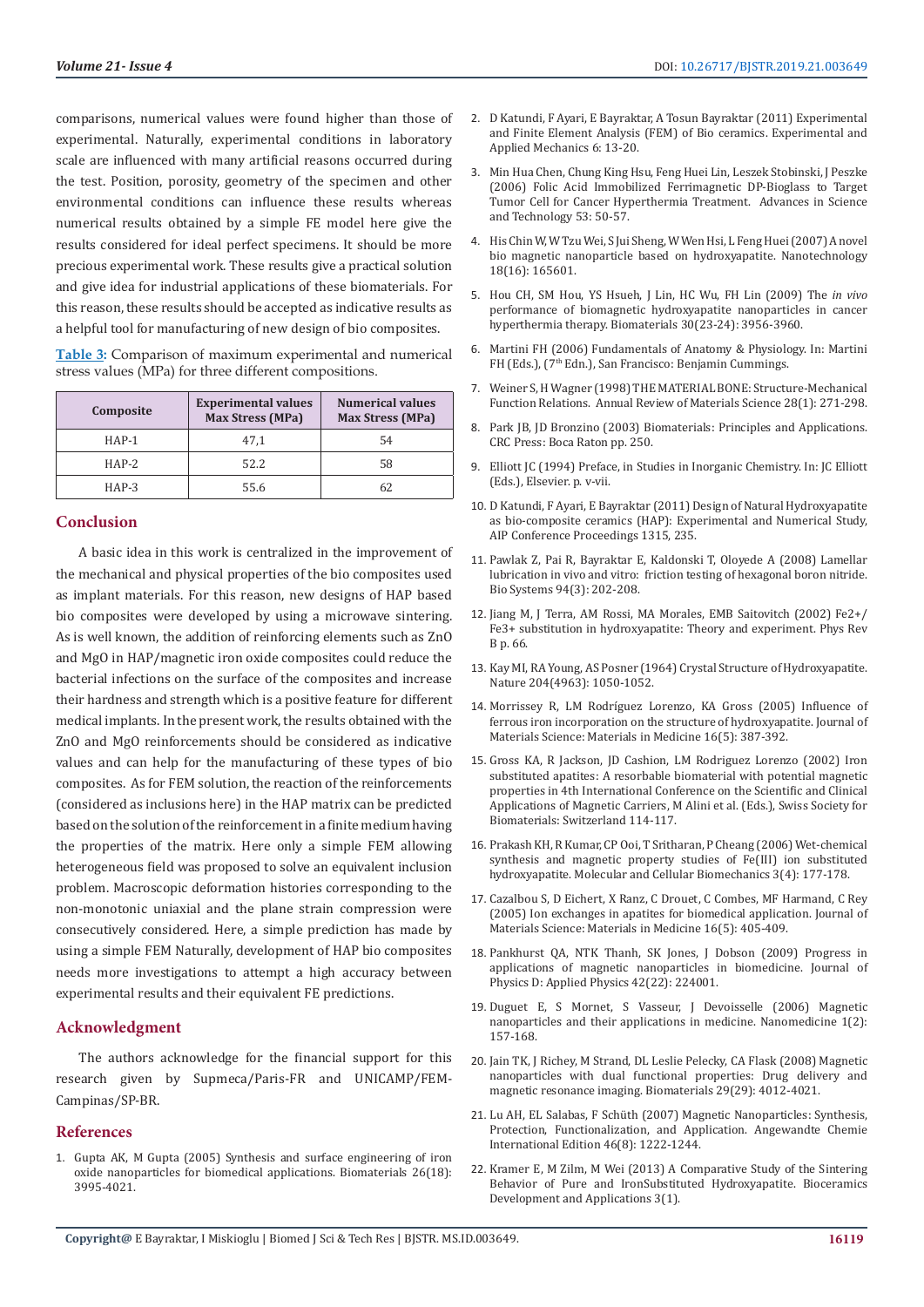- 23. [Bassett CA, M Schink Ascani, SM Lewis \(1989\) Effects of pulsed](https://www.ncbi.nlm.nih.gov/pubmed/2670386)  [electromagnetic fields on Steinberg ratings of femoral head](https://www.ncbi.nlm.nih.gov/pubmed/2670386)  [osteonecrosis. Clin Orthop Relat Res 1989\(246\): 172-185.](https://www.ncbi.nlm.nih.gov/pubmed/2670386)
- 24. [Santini MT, G Rainaldi, A Ferrante, PL Indovina, P Vecchia \(2003\)](https://www.ncbi.nlm.nih.gov/pubmed/12820290)  [Effects of a 50 Hz sinusoidal magnetic field on cell adhesion molecule](https://www.ncbi.nlm.nih.gov/pubmed/12820290)  [expression in two human osteosarcoma cell lines \(MG-63 and Saos-2\).](https://www.ncbi.nlm.nih.gov/pubmed/12820290)  [Bioelectromagnetic 24\(5\): 327-338.](https://www.ncbi.nlm.nih.gov/pubmed/12820290)
- 25. [McLeod KJ, L Collazo \(2000\) Suppression of a Differentiation Response](https://www.ncbi.nlm.nih.gov/pubmed/10790296)  [in MC-3T3-E1 OsteoblastLike Cells by Sustained, Low-Level, 30 Hz](https://www.ncbi.nlm.nih.gov/pubmed/10790296)  [Magnetic-Field Exposure. Radiation Research 153\(5\): 706-714.](https://www.ncbi.nlm.nih.gov/pubmed/10790296)
- 26. [Jansen JH, OP van der Jagt, BJ Punt, JA Verhaar, JP van Leeuwen \(2010\)](https://www.ncbi.nlm.nih.gov/pubmed/20731873)  [Stimulation of osteogenic differentiation in human osteoprogenitor cells](https://www.ncbi.nlm.nih.gov/pubmed/20731873)  [by pulsed electromagnetic fields: an in vitro study. BMC Musculoskelet](https://www.ncbi.nlm.nih.gov/pubmed/20731873)  [Disord 11: 188.](https://www.ncbi.nlm.nih.gov/pubmed/20731873)
- 27. Fini M, R Cadossi, V Canè[, F Cavani, G Giavaresi, et al. \(2002\) The effect of](https://www.ncbi.nlm.nih.gov/pubmed/12168664)  [pulsed electromagnetic fields on the osteointegration of hydroxyapatite](https://www.ncbi.nlm.nih.gov/pubmed/12168664)  [implants in cancellous bone: a morphologic and microstructural in vivo](https://www.ncbi.nlm.nih.gov/pubmed/12168664)  [study. Journal of Orthopaedic Research 20\(4\): 756-763.](https://www.ncbi.nlm.nih.gov/pubmed/12168664)
- 28. [Zhang Xy, Y Xue, Y Zhang \(2006\) Effects of 0.4 T rotating magnetic field](https://www.ncbi.nlm.nih.gov/pubmed/16304694)  [exposure on density, strength, calcium and metabolism of rat thigh](https://www.ncbi.nlm.nih.gov/pubmed/16304694)  [bones. Bioelectromagnetics 27\(1\): 1-9.](https://www.ncbi.nlm.nih.gov/pubmed/16304694)
- 29. [Chang K, WHS Chang \(2003\) Pulsed electromagnetic fields prevent](https://www.ncbi.nlm.nih.gov/pubmed/12669302)  [osteoporosis in an ovariectomized female rat model: A prostaglandin](https://www.ncbi.nlm.nih.gov/pubmed/12669302)  [E2-associated process. Bioelectromagnetics 24\(3\): 189-198.](https://www.ncbi.nlm.nih.gov/pubmed/12669302)
- 30. [Taylor KF, NInoue, B Rafiee, JE Tis, KA McHale \(2006\) Effect of pulsed](https://www.ncbi.nlm.nih.gov/pubmed/16419963)  [electromagnetic fields on maturation of regenerate bone in a rabbit limb](https://www.ncbi.nlm.nih.gov/pubmed/16419963)  [lengthening model. Journal of Orthopedic Research 24\(1\): 2-10.](https://www.ncbi.nlm.nih.gov/pubmed/16419963)
- 31. [Zeng XB, H Hu, LQ Xie, F Lan, W Jiang \(2012\) Magnetic responsive](https://www.ncbi.nlm.nih.gov/pmc/articles/PMC3405892/)  [hydroxyapatite composite scaffolds construction for bone defect](https://www.ncbi.nlm.nih.gov/pmc/articles/PMC3405892/)  [reparation. International Journal of Nanomedicine 7: 3365-3378.](https://www.ncbi.nlm.nih.gov/pmc/articles/PMC3405892/)
- 32. [Le NTV, DR Richardson \(2004\) Iron chelators with high antiproliferative](https://www.ncbi.nlm.nih.gov/pubmed/15251988)  [activity up-regulate the expression of a growth inhibitory and metastasis](https://www.ncbi.nlm.nih.gov/pubmed/15251988)  [suppressor gene: a link between iron metabolism and proliferation.](https://www.ncbi.nlm.nih.gov/pubmed/15251988)  [Blood 104\(9\): 2967-2975.](https://www.ncbi.nlm.nih.gov/pubmed/15251988)
- 33. [Parelman M, B Stoecker a Baker, D Medeiros \(2006\) Iron Restriction](https://www.ncbi.nlm.nih.gov/pubmed/16565433)  [Negatively Affects Bone in Female Rats and Mineralization of hFOB](https://www.ncbi.nlm.nih.gov/pubmed/16565433)  [Osteoblast Cells. Experimental Biology and Medicine 231\(4\): 378-386.](https://www.ncbi.nlm.nih.gov/pubmed/16565433)
- 34. [Pawlak Z, Kaldonski T, Pai R, Bayraktar E, Oloyede A \(2009\) A comparative](https://www.sciencedirect.com/science/article/abs/pii/S0043164809001148)  [study on the tribological behaviour of hexagonal boron nitride \(h-BN\) as](https://www.sciencedirect.com/science/article/abs/pii/S0043164809001148)  [lubricating micro particles - an additive in porous sliding bearings for a](https://www.sciencedirect.com/science/article/abs/pii/S0043164809001148)  [car clutch, Wear 267\(5-8\): 1198-1202.](https://www.sciencedirect.com/science/article/abs/pii/S0043164809001148)
- 35. [Panseri S, C Cunha, T D'Alessandro, M Sandri, G Giavaresi \(2012\)](https://www.ncbi.nlm.nih.gov/pubmed/22828388)  [Intrinsically superparamagnetic Fe-hydroxyapatite nanoparticles](https://www.ncbi.nlm.nih.gov/pubmed/22828388)  [positively influence osteoblast-like cell behaviour. Journal of](https://www.ncbi.nlm.nih.gov/pubmed/22828388)  [Nanobiotechnology 10\(1\): 32.](https://www.ncbi.nlm.nih.gov/pubmed/22828388)
- 36. [Takegami K, T Sano, H Wakabayashi, J Sonoda, T Yamazaki \(1998\)](https://www.ncbi.nlm.nih.gov/pubmed/9619440)  [New ferromagnetic bone cement for local hyperthermia. Journal of](https://www.ncbi.nlm.nih.gov/pubmed/9619440)  [Biomedical Materials Research 43\(2\): 210-214.](https://www.ncbi.nlm.nih.gov/pubmed/9619440)
- 37. [Wang J, T Nonami, K Yubata \(2008\) Syntheses, structures and](https://www.ncbi.nlm.nih.gov/pubmed/18197362)  [photophysical properties of iron containing hydroxyapatite prepared by](https://www.ncbi.nlm.nih.gov/pubmed/18197362)  [a modified pseudo-body solution. Journal of Materials Science: Materials](https://www.ncbi.nlm.nih.gov/pubmed/18197362)  [in Medicine 19\(7\): 2663-2667.](https://www.ncbi.nlm.nih.gov/pubmed/18197362)
- 38. [VP Orlovskii, VS Komlev, SM Barinov \(2002\) Hydroxyapatite and](https://link.springer.com/article/10.1023/A:1020585800572)  [Hydroxyapatite-Based Ceramics. Inorganic Materials 38\(10\): 973-984.](https://link.springer.com/article/10.1023/A:1020585800572)
- 39. [W Wei, W Song, S Zhang \(2014\) Preparation and characterization of](https://ojs.cnr.ncsu.edu/index.php/BioRes/article/view/BioRes_09_4_6087_Wei_Hydroxyapatite_Composites_Nanocrystals)  [hydroxyapatite-poly \(vinyl alcohol\) composites reinforced with cellulose](https://ojs.cnr.ncsu.edu/index.php/BioRes/article/view/BioRes_09_4_6087_Wei_Hydroxyapatite_Composites_Nanocrystals)  [nanocrystals, Bio Resources 9\(4\): 6087-6099.](https://ojs.cnr.ncsu.edu/index.php/BioRes/article/view/BioRes_09_4_6087_Wei_Hydroxyapatite_Composites_Nanocrystals)
- 40. [D Lahiria, V Singhb, AP Benaducec, S Sealb, L Kosc \(2011\) Boron](https://www.ncbi.nlm.nih.gov/pubmed/21094479) [nitride nanotube reinforced hydroxyapatite composite: Mechanical and](https://www.ncbi.nlm.nih.gov/pubmed/21094479) [tribological performance and in-vitro biocompatibility to osteoblasts. J.](https://www.ncbi.nlm.nih.gov/pubmed/21094479) [of mechanical behaviour of biomedical materials 4\(1\): 44-56.](https://www.ncbi.nlm.nih.gov/pubmed/21094479)
- 41. [Qu H, AL Vasiliev, M Aindow, M Wei \(2005\) Incorporation of fluorine](https://www.ncbi.nlm.nih.gov/pubmed/15875255) [ions into hydroxyapatite by a pH cycling method. Journal of Materials](https://www.ncbi.nlm.nih.gov/pubmed/15875255) [Science: Materials in Medicine 16\(5\): 447-453.](https://www.ncbi.nlm.nih.gov/pubmed/15875255)
- 42. [Rajesh AP, T Erik, JW Thomas \(2008\) Increased osteoblast density in the](https://www.ncbi.nlm.nih.gov/pubmed/21828670) [presence of novel calcium phosphate coated magnetic nanoparticles.](https://www.ncbi.nlm.nih.gov/pubmed/21828670) [Nanotechnology 19\(26\): 265101.](https://www.ncbi.nlm.nih.gov/pubmed/21828670)
- 43. Gupta TK (1991) In: Engineered Materials Handbook. Ceramics and Glasses, ASM 4: 1150.
- 44. May S Freaga, Ahmed O Elzoghby (2018) Protein-inorganic Nanohybrids: A Potential Symbiosis in Tissue Engineering, Review article. Current Drug Targets 19(1): 1-8.
- 45. [Tomohiro Iwasaki, Ryo Nakatsuka, Kenya Murase, Hiroshige Takata,](https://www.ncbi.nlm.nih.gov/pubmed/23629669) [Hideya Nakamura \(2013\) Simple and Rapid Synthesis of Magnetite/](https://www.ncbi.nlm.nih.gov/pubmed/23629669) [Hydroxyapatite Composites for Hyperthermia Treatments via a](https://www.ncbi.nlm.nih.gov/pubmed/23629669) [Mechano chemical Route. International Journal of Molecular Sciences](https://www.ncbi.nlm.nih.gov/pubmed/23629669) [14\(5\): 9365-9378.](https://www.ncbi.nlm.nih.gov/pubmed/23629669)
- 46. Oleksiy Kudaa, Nataliya Pinchuka, Liana Ivanchenkoa, Oleksandr Parkhomeya, Olena Sycha, et al. (2009) Ewa Sowkab Effect of Fe<sub>3</sub>O<sub>4</sub>, Fe and Cu doping on magnetic properties and behaviour in physiological solution of biological hydroxyapatite/glass composites, JMPT, journal of materials processing technology 209: 1960-1964.
- 47. [FP Filho, REF Q Nogueira, MPF Grac, MA Valente, ASB Sombra \(2008\)](https://www.sciencedirect.com/science/article/pii/S0921452608003220) [Structural and mechanical study of the sintering effect in hydroxyapatite](https://www.sciencedirect.com/science/article/pii/S0921452608003220) [doped with iron oxide. Physica B 403\(19-20\): 3826-3829.](https://www.sciencedirect.com/science/article/pii/S0921452608003220)
- 48. [Palcevskis, A Dindune, S Putic, I Balac, R Petrovic \(2010\) Microwave](https://link.springer.com/article/10.1007/s10853-010-4324-8) [sintering improves the mechanical properties of biphasic calcium](https://link.springer.com/article/10.1007/s10853-010-4324-8) [phosphates from hydroxyapatite microspheres produced from](https://link.springer.com/article/10.1007/s10853-010-4324-8) [hydrothermal processing. Dj. Veljovic, E. Journal of Materials Science](https://link.springer.com/article/10.1007/s10853-010-4324-8) [45\(12\): 3175-3183.](https://link.springer.com/article/10.1007/s10853-010-4324-8)
- 49. [Youcai Liu, Hong Zhong, Lifeng Li, Chunjing Zhang \(2010\) Temperature](https://www.sciencedirect.com/science/article/pii/S0025540810003661) dependence of magnetic property and photocatalytic activity of  $Fe_{3}O_{4}/$ [hydroxyapatite nanoparticles. Materials Research Bulletin 45\(12\):](https://www.sciencedirect.com/science/article/pii/S0025540810003661) [2036-2039.](https://www.sciencedirect.com/science/article/pii/S0025540810003661)
- 50. [Chunjing Zhang, Shihui Si, Zhengpeng Yang \(2015\) Facile synthesis of](https://www.sciencedirect.com/science/article/pii/S1383586615000593) Fe<sub>3</sub>O<sub>4</sub>/SiO<sub>2</sub>[/molecularly imprinted hydroxyapatite nano composite](https://www.sciencedirect.com/science/article/pii/S1383586615000593) [and its enhanced photo catalytic degradation of target, contaminant.](https://www.sciencedirect.com/science/article/pii/S1383586615000593) [Separation and Purification Technology 143: 88-93.](https://www.sciencedirect.com/science/article/pii/S1383586615000593)
- 51. [Zheng Peng Yang, Xue Yun Gong, Chun Jing Zhang \(2010\) Recyclable](https://www.sciencedirect.com/science/article/pii/S1385894710007990) Fe3 O4 [/Hydroxyapatite composite nanoparticles for photo catalytic](https://www.sciencedirect.com/science/article/pii/S1385894710007990) [applications. Chemical Engineering Journal 165\(1\): 117-121.](https://www.sciencedirect.com/science/article/pii/S1385894710007990)
- 52. [Xie W, Zang X \(2017\) Covalent immobilization of lipase onto](https://www.ncbi.nlm.nih.gov/pubmed/28274449) [amino propyl-functionalized hydroxyapatiteencapsulated-](https://www.ncbi.nlm.nih.gov/pubmed/28274449)γ-Fe2O3 [nanoparticles: a magnetic biocatalyst for inter esterification of soybean](https://www.ncbi.nlm.nih.gov/pubmed/28274449) [oil. Food Chem 227: 397-403.](https://www.ncbi.nlm.nih.gov/pubmed/28274449)
- 53. [Mandal S, Natarajan S \(2015\) Adsorption and catalytic degradation of](https://www.sciencedirect.com/science/article/pii/S2213343715001013) organic dyes in water using  $ZnO/Znxe_3-xO_4$  mixed oxides. J Environ [Chem Eng 3\(2\): 1185-1193.](https://www.sciencedirect.com/science/article/pii/S2213343715001013)
- 54. [M Elkady, H Shokry, H Hamad \(2018\) Microwave-assisted synthesis of](https://onlinelibrary.wiley.com/doi/abs/10.1002/ceat.201600631) [magnetic hydroxyapatite for removal of heavy, metals from groundwater.](https://onlinelibrary.wiley.com/doi/abs/10.1002/ceat.201600631) [Chem Eng Technology 41\(3\): 553-562.](https://onlinelibrary.wiley.com/doi/abs/10.1002/ceat.201600631)
- 55. [Itendra Kumar Sahoo, Monidipa Konar, Juhi Rath, Devendra Kumar,](https://www.sciencedirect.com/science/article/abs/pii/S016773221931894X) [Harekrushna Sahoo \(2019\) Magnetic hydroxyapatite nanocomposite:](https://www.sciencedirect.com/science/article/abs/pii/S016773221931894X) [Impact on eriochrome black-T removal and antibacterial activity. Journal](https://www.sciencedirect.com/science/article/abs/pii/S016773221931894X) [of Molecular Liquids 294: 111596.](https://www.sciencedirect.com/science/article/abs/pii/S016773221931894X)